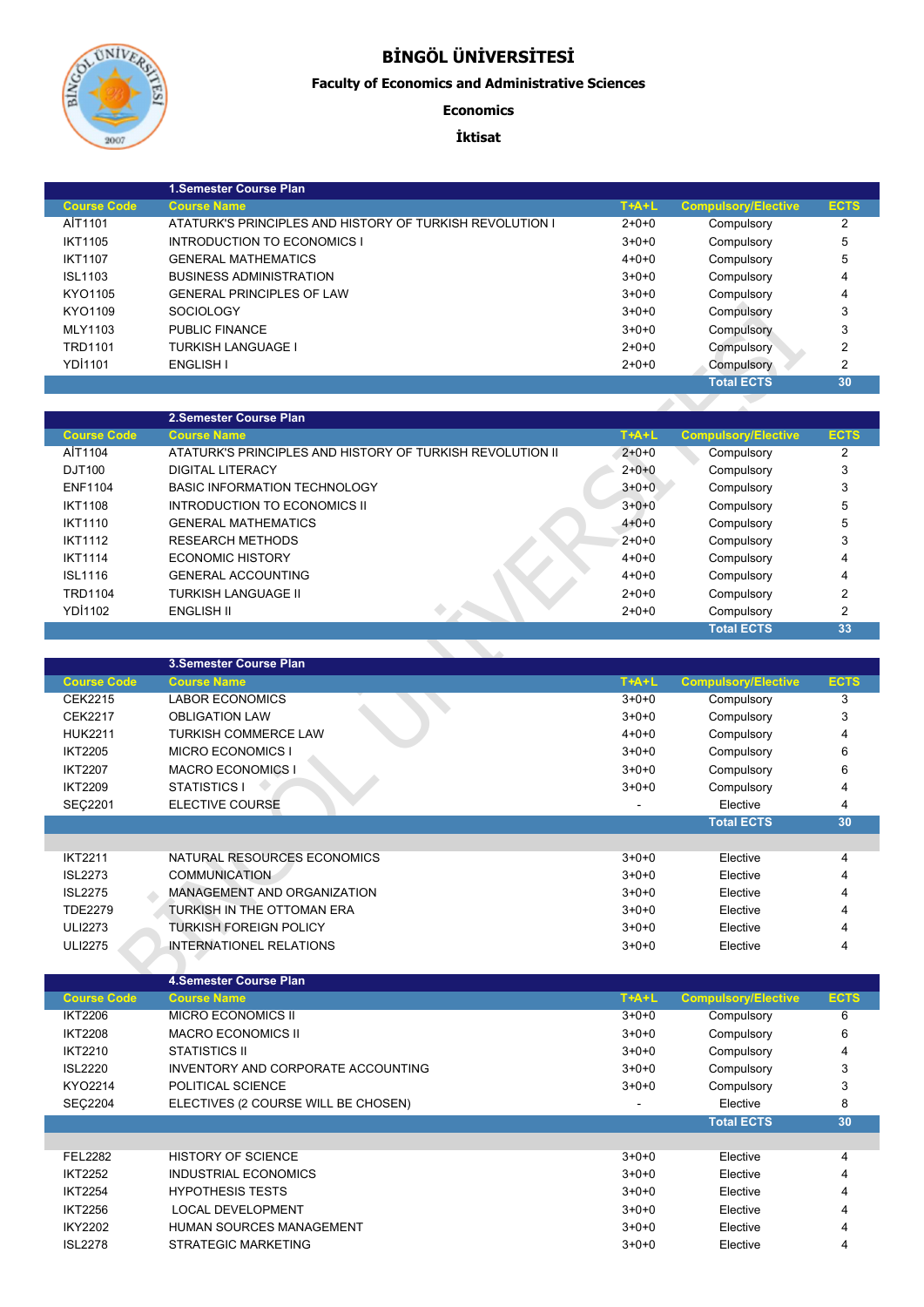|                                  | <b>5.Semester Course Plan</b>                             |                          |                            |             |
|----------------------------------|-----------------------------------------------------------|--------------------------|----------------------------|-------------|
| <b>Course Code</b>               | <b>Course Name</b>                                        | $T+A+L$                  | <b>Compulsory/Elective</b> | <b>ECTS</b> |
| <b>FEK3307</b>                   | <b>ECONOMETRICS I</b>                                     | $3+0+0$                  | Compulsory                 | 5           |
| <b>IKT3303</b>                   | HISTORY OF ECONOMIC THOUGHT                               | $4 + 0 + 0$              | Compulsory                 | 4           |
| <b>IKT3305</b>                   | <b>ECONOMIC GROWTH</b>                                    | $4 + 0 + 0$              | Compulsory                 | 4           |
| <b>IKT3307</b>                   | <b>INTERNATIONAL ECONOMICS I</b>                          | $3+0+0$                  | Compulsory                 | 4           |
|                                  |                                                           |                          |                            |             |
| KYO3303                          | CONSTITUTIONAL LAW                                        | $3 + 0 + 0$              | Compulsory                 | 3           |
| SEÇ3301                          | ELECTIVES (2 COURSE WILL BE CHOSEN)                       |                          | Elective                   | 10          |
|                                  |                                                           |                          | <b>Total ECTS</b>          | 30          |
|                                  |                                                           |                          |                            |             |
| CEK3371                          | LABOUR LAW                                                | $3 + 0 + 0$              | Elective                   | 5           |
| FEL3371                          | SOCIAL PYCHOLOGY                                          | $3+0+0$                  | Elective                   | 5           |
| <b>IKT3351</b>                   | <b>ENVIRONMENTAL ECONOMICS</b>                            | $3+0+0$                  | Elective                   | 5           |
| <b>IKT3353</b>                   |                                                           | $3+0+0$                  |                            | 5           |
|                                  | <b>GAME THEORY</b>                                        |                          | Elective                   |             |
| <b>IKT3355</b>                   | <b>HEALTH ECONOMICS</b>                                   | $3+0+0$                  | Elective                   | 5           |
| <b>IKT3357</b>                   | AGRICULTURAL ECONOMY                                      | $3+0+0$                  | Elective                   | 5           |
| <b>ISL3377</b>                   | <b>COST ACCOUNTING</b>                                    | $3+0+0$                  | Elective                   | 5           |
|                                  |                                                           |                          |                            |             |
|                                  | <b>6.Semester Course Plan</b>                             |                          |                            |             |
| <b>Course Code</b>               | <b>Course Name</b>                                        | $T+A+L$                  | <b>Compulsory/Elective</b> | <b>ECTS</b> |
| <b>FEK3302</b>                   | <b>ECONOMETRICS II</b>                                    | $3+0+0$                  | Compulsory                 | 5           |
| <b>IKT3306</b>                   |                                                           |                          |                            | 4           |
|                                  | <b>INTERNATIONAL ECONOMICS II</b>                         | $3+0+0$                  | Compulsory                 |             |
| KYO3314                          | ADMINISTRATIVE LAW                                        | $3+0+0$                  | Compulsory                 | 4           |
| MLY3302                          | TURKISH TAX LAW AND TAXATION SYSTEM                       | $4 + 0 + 0$              | Compulsory                 | 4           |
| OSD3302                          | UNIVERSITY ELECTIVE COURSE                                |                          | Elective                   | 3           |
| SEÇ3302                          | ELECTIVES (2 COURSE WILL BE CHOSEN)                       |                          | Elective                   | 10          |
|                                  |                                                           |                          | <b>Total ECTS</b>          | 30          |
|                                  |                                                           |                          |                            |             |
| <b>IKT3350</b>                   | <b>FINANCIAL ECONOMICS</b>                                | $3 + 0 + 0$              | Elective                   | 5           |
|                                  |                                                           |                          |                            |             |
| <b>IKT3354</b>                   | FOREIGN TRADE AND CAMBIO TECHNIQUES                       | $3 + 0 + 0$              | Elective                   | 5           |
| <b>IKT3356</b>                   | <b>GENERAL EQUILIBRIUM MODELS</b>                         | $3+0+0$                  | Elective                   | 5           |
| <b>IKT3358</b>                   | <b>ISLAMIC ECONOMICS AND FINANCE</b>                      | $3 + 0 + 0$              | Elective                   | 5           |
| <b>IKT3360</b>                   | OPERATIONS RESEARCH                                       | $3+0+0$                  | Elective                   | 5           |
| <b>ISL3372</b>                   | <b>AUDITING</b>                                           | $3+0+0$                  | Elective                   | 5           |
|                                  |                                                           |                          |                            |             |
|                                  |                                                           |                          |                            |             |
| KYO3384                          | ADMINISTRATIVE JUSTICE                                    | $3+0+0$                  | Elective                   | 5           |
| MLY3364                          | <b>BUDGET</b>                                             | $3 + 0 + 0$              | Elective                   | 5           |
|                                  |                                                           |                          |                            |             |
|                                  | <b>7.Semester Course Plan</b>                             |                          |                            |             |
| <b>Course Code</b>               | <b>Course Name</b>                                        | $T+A+L$                  | <b>Compulsory/Elective</b> | <b>ECTS</b> |
| <b>IKT4403</b>                   | ECONOMIC DEVELOPMENT                                      | $4 + 0 + 0$              | Compulsory                 | 5           |
| <b>IKT4405</b>                   | <b>GRADUTION PROJECT</b>                                  | $0+2+0$                  | Compulsory                 | 3           |
|                                  |                                                           |                          |                            |             |
| <b>IKT4407</b>                   | <b>MONEY THEORY</b>                                       | $3+0+0$                  | Compulsory                 | 5           |
| MLY4419                          | <b>FISCAL POLICY</b>                                      | $4 + 0 + 0$              | Compulsory                 | 4           |
| OSD4401                          | UNIVERSITY ELECTIVE COURSE                                |                          | Elective                   | 3           |
| SEÇ4401                          | ELECTIVES (2 COURSE WILL BE CHOSEN)                       |                          | Elective                   | 10          |
|                                  |                                                           |                          | <b>Total ECTS</b>          | 30          |
|                                  |                                                           |                          |                            |             |
| <b>CEK4469</b>                   | <b>SOCIAL POLICY</b>                                      | $3 + 0 + 0$              | Elective                   | 5           |
| <b>IKT4451</b>                   | EUROPEAN UNION AND TURKEY ECONOMIC RELATIONS              | $3+0+0$                  | Elective                   | 5           |
|                                  |                                                           |                          |                            |             |
| <b>IKT4453</b>                   | <b>WORLD ECONOMY</b>                                      | $3+0+0$                  | Elective                   | 5           |
| <b>IKT4455</b>                   | <b>ECONOMIC MODELS</b>                                    | $3+0+0$                  | Elective                   | 5           |
| <b>IKT4457</b>                   | <b>TOURISM ECONOMICS</b>                                  | $3+0+0$                  | Elective                   | 5           |
| <b>IKT4461</b>                   | <b>ISLAMIC CAPITAL MARKETS AND FINANCIAL INSTITUTIONS</b> | $3+0+0$                  | Elective                   | 5           |
| <b>IKT4463</b>                   | <b>INFORMATION ECONOMICS</b>                              | $3+0+0$                  | Elective                   | 5           |
| <b>IKT4465</b>                   | ENTREPRENEURSHIP I                                        | $3+0+0$                  | Elective                   | 5           |
| <b>ISL4491</b>                   | <b>FINANCE MANAGEMENT</b>                                 | $3+0+0$                  | Elective                   | 5           |
| <b>ISL4493</b>                   | ACCOUNTING MANAGEMENT SYSTEMS                             | $3+0+0$                  | Elective                   | 5           |
|                                  |                                                           |                          |                            |             |
|                                  |                                                           |                          |                            |             |
|                                  | 8.Semester Course Plan                                    |                          |                            |             |
| <b>Course Code</b>               | <b>Course Name</b>                                        | $T+A+L$                  | <b>Compulsory/Elective</b> | <b>ECTS</b> |
| <b>IKT4402</b>                   | <b>TURKISH ECONOMY</b>                                    | $4 + 0 + 0$              | Compulsory                 | 8           |
| <b>IKT4404</b>                   | <b>MONEY POLITICS</b>                                     | $3+0+0$                  | Compulsory                 | 7           |
| <b>IKT4498</b>                   | <b>GRADUTION PROJECT</b>                                  | $0 + 2 + 0$              | Compulsory                 | 5           |
| <b>SEC4402</b>                   | ELECTIVES (2 COURSE WILL BE CHOSEN)                       | $\overline{\phantom{a}}$ | Elective                   | 10          |
|                                  |                                                           |                          | <b>Total ECTS</b>          | 30          |
|                                  |                                                           |                          |                            |             |
|                                  |                                                           |                          |                            |             |
| <b>IKT4450</b><br><b>IKT4452</b> | APPLIED ECONOMICAL PREVISION<br><b>ECONOMIC POLICIES</b>  | $3 + 0 + 0$<br>$3+0+0$   | Elective<br>Elective       | 5<br>5      |